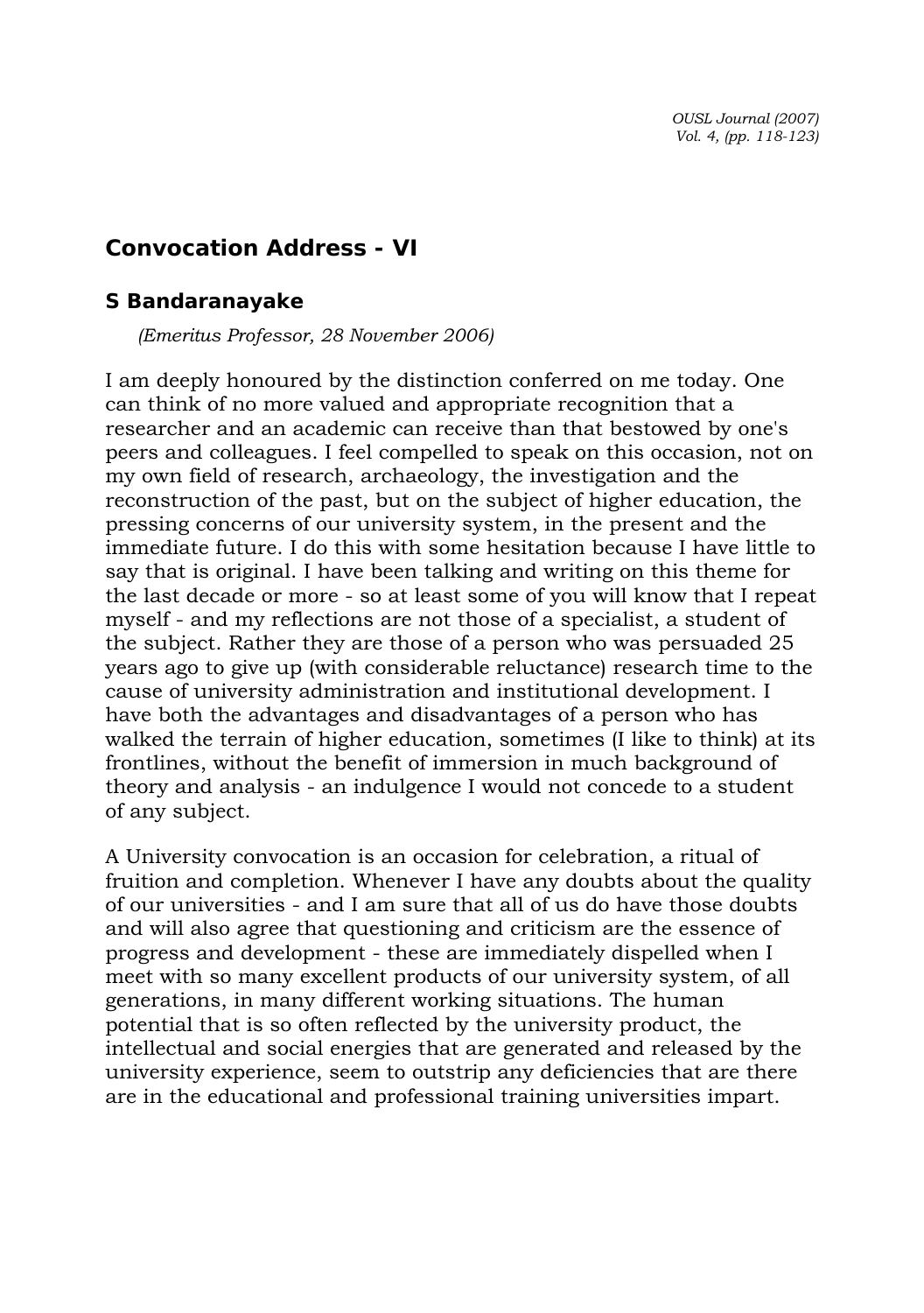# **Rich traditions**

Higher education in Sri Lanka has a centuries old history, going back to very ancient times. I have no doubt that it is this deep historical background and rich traditions of study, scholarship, reflective thinking and intellectual, artistic, literary, scientific and technological activity that underlies the intellectual landscape and scholastic environment of our universities, however good or bad the systems and institutions we have established may be. It is an extraordinary national resource that our culture, past and present, attaches high value to knowledge.

# **Evolution of the modern university system**

These traditions form the prehistory of our modern university system, which has its historic roots in the 19th century. If we periodise the evolution of modern tertiary education in Sri Lanka, we see at least five clear stages of development: *one*, the early beginnings in the late 19th century when a number of tertiary institutions were established, all of which survive in one subsumed form or another in our present universities; *two*, the commencement of the first degree-oriented institutions in the 1920s and '30s - first the University College in 1921, and then (very little known) the first courses for the first purely Sri Lankan degrees at the Vidyalankara Pirivena in the late 1930s ; *three*, the establishment of our own modern universities in the decades between the 1940s and 1960s; *four*, the experiments of the late 1960s under the NCHE and the single university concept of the 1970s. And, *finally*, the establishment, consolidation and continued expansion of the present system, a system of independent, state-funded universities under the regulatory umbrella of the UGC, which has lasted from the early 1980s onwards.

Each of these developments represented a basic change, a major step in the evolution of university education. However, it is also true that the insides of the system, the working methods, have not changed fundamentally, at least since the mass expansion of university education that began in the 1960s.

Nevertheless, the two-and-half decades of the UGC system can also be divided into two phases: first, *a period of institutional formation in the 1980s* - which created the basic framework that has been, and continues to be, replicated in the expansion of campuses and institutes – and period of institutional formation in the 1980s - and, next, a period of critical re-examination and attempts at qualitative change in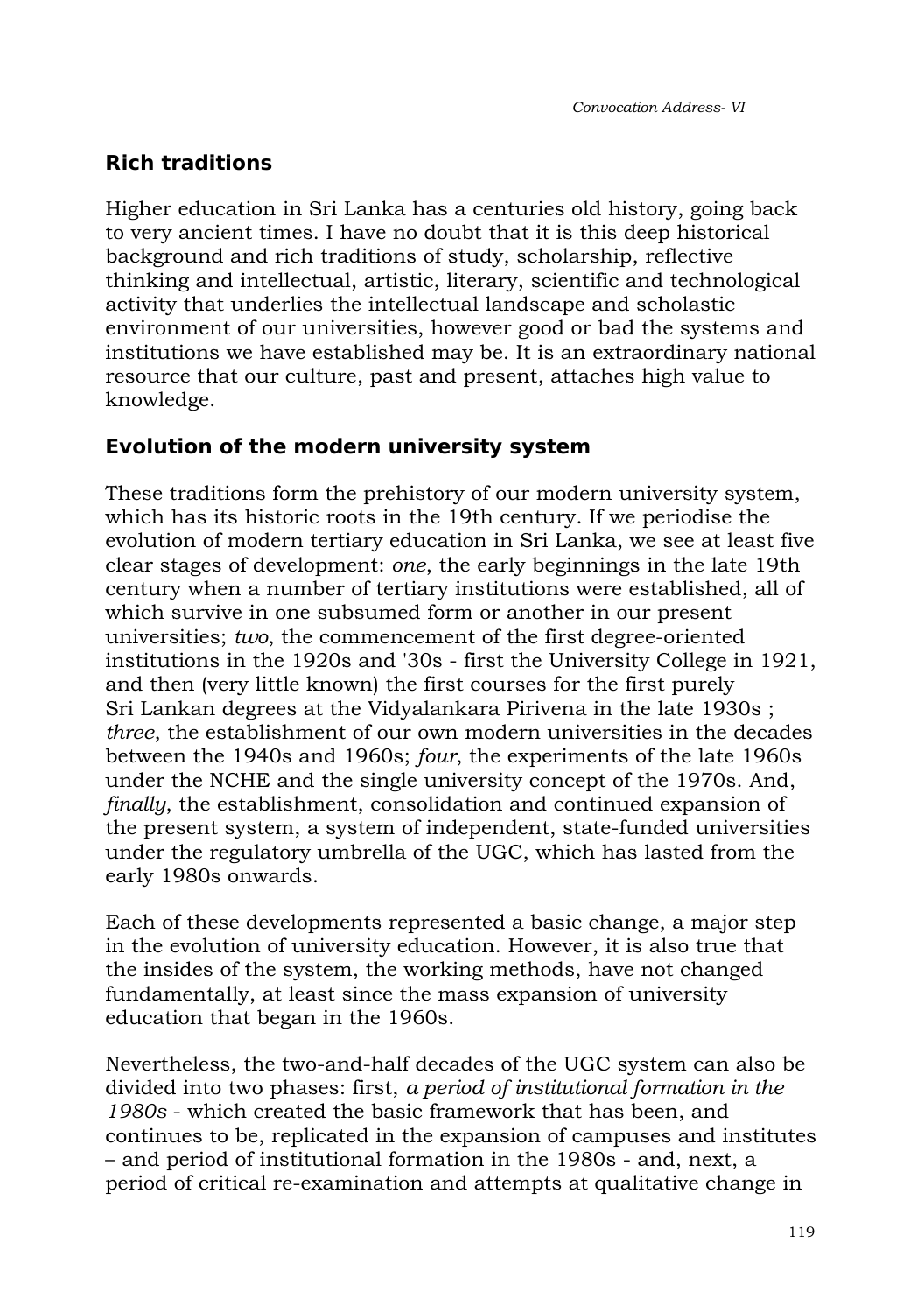the last decade-and-a-half. While universities, by their very nature and at their very best - pay continual attention to quality improvement, the present discourse on the qualitative dimensions of the UGC system has as its landmarks the *Higher Education Sector Survey Report* of 1990 and the *University Reform* process that began some years later.

# **Three frontiers**

Today we have three major, interconnected frontiers in higher education. They are obvious, but they always merit repetition. They are:

- 1. the question of access: increasing access to university education so that everyone who wants to enter a university is able to do so;
- 2. the issue of quality improvement: improving the quality of tertiary education and training;
- 3. widening and deepening the intellectual landscape and intellectual product

All other issues that confront the university system such as the establishment of new institutions, faculties and departments, increasing intake, revising admission criteria, promoting open and distance learning, curriculum development, new courses, the fundamental shift from teacher-centred to student-centred learning, accreditation and quality assurance, student employability and the university's relationship with the world of work, faculty formation, staff training, funding formulae, English, IT, research funding, continuing education, etc are sub-sets of these 'frontier' realms. Without in anyway trying to be comprehensive, I would like to make some random observations on a few issues within that larger framework.

# **Access**

The question of access – of admission to courses of higher studies and post-secondary professional training – is the field that has mostly occupied policy makers and is very closely bound up with the objectives and work of the Open University. It is certainly one of the principal problems of tertiary education in Sri Lanka and it gets a great deal of policy attention. But we also need to look at access in a way. We need to emphasise that, apart from the Open University, to which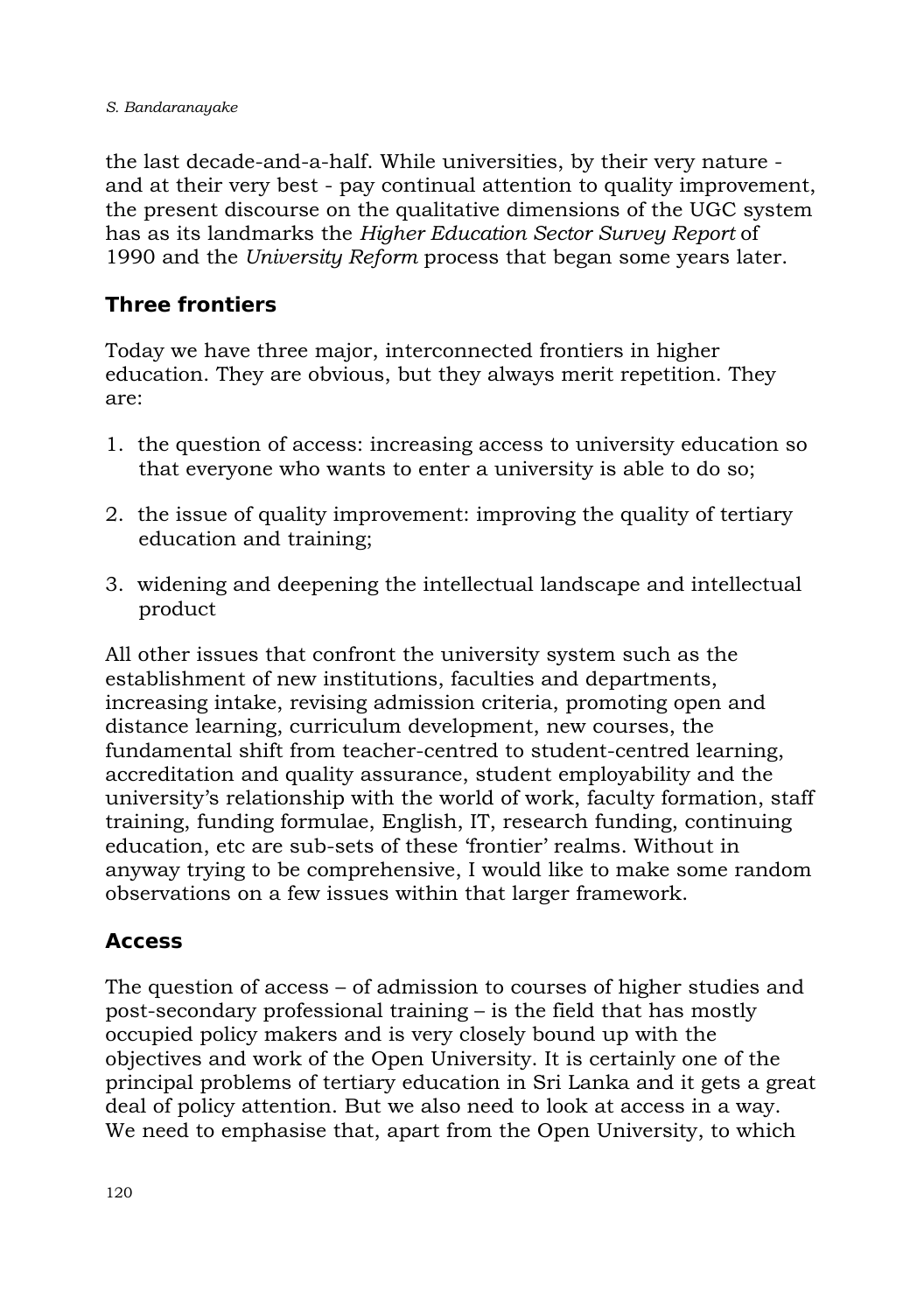access is also limited, there is a whole new realm of open access possibilities both within the state education sector and outside it. The most important point is that there are as many students in this open access realm as there are internal undergraduates. This includes the large external degree programs of the universities, a number of professional and technical training institutions both within and outside state-sponsorship, and the increasing role being played by institutes preparing students for foreign university degrees. Though exact figures are hard to come by, we can say that there are more people studying in this open access realm – including the external degree programs – than there are internal students in all the universities put together. This is a little researched and little emphasized fact, which has very important policy implications and which we should look at in a positive and innovative way.

I may illustrate the inherent potential of the open access approach by just one example: I am told that institutions offering foreign degrees in Sri Lanka in Computer science and IT graduated over 900 persons in 2005 while the state university system enrolled slightly under 500 internal students for these subjects in the same year.

It is true, of course, that IT is a special sector and that, if we look at the whole range of subjects, there are great variations in the quality of external degree and open access education and training. There are also variations in completion rates, in the time taken to qualify, but all these questions should be part of a major focus of attention that we should direct at the open access resource in both the state and the private sectors. Once again we might say that the fullest development and expansion of the OUSL will be a major factor in this equation - and one that an occasion like this convocation symbolises and celebrates.

# **Quality and relevance**

The discussion on expanding access inevitably leads us to the discussion of quality. I think it is true of universities all over the world that there are two attitudes to the question of quality. One is the constant attempt by faculty and policy makers to improve quality. The other is self-satisfaction and inertia, the contentment with the status quo. The crucial questions are: what is the dominant of these two modalities at one given moment of time, and by what standards does one measure quality?

In Sri Lanka the question of quality improvement has been a subject of attention at least since the Needham Commission report of 1960 [the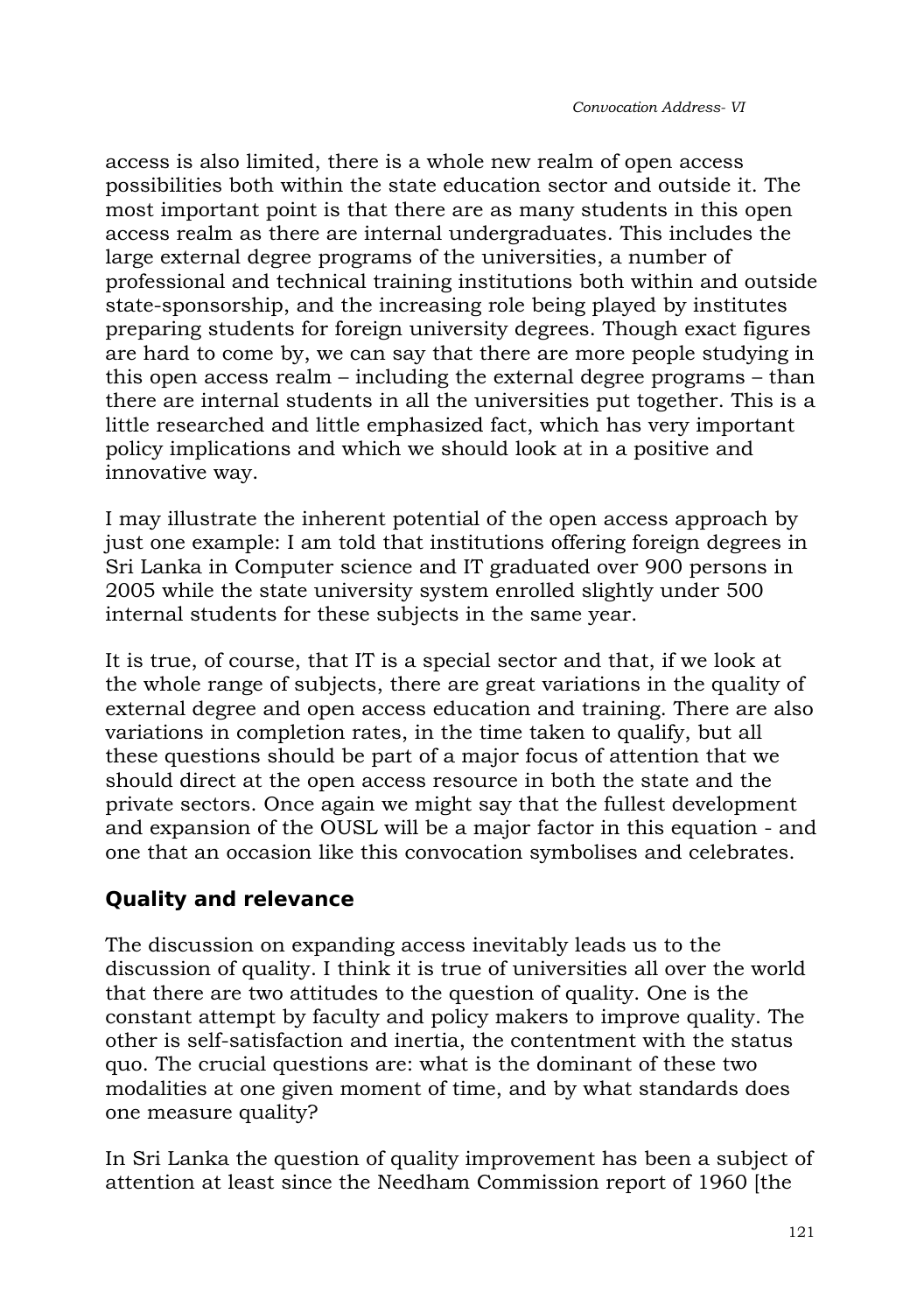report of a commission chaired by that great scientist and historian of science, Joseph Needham]. But it is only in the last decade or so that quality has come to be recognised as being as important a challenge facing the universities as access. I can think of a number of measures that we took in the 1990s and early 2000s which had the quality of university education as their focus - such as curriculum reform, staff training, faculty selection and promotion, postgraduate studies, increased emphasis on English and IT, the IRQUE Project, the 28-point Action Plan for Humanities and Social Sciences (in the formulation and development of which the OUSL played a major role), increased research funding, and most recently the effort to set up a quality assurance and accreditation process and agency.

There also been much discussion about the question of the relationship between the university and the world of work, and of graduate employment and the country's human resource needs crystallised in the title and objectives of the IRQUE project, a major attempt to seriously address and resource the issues of quality and relevance. This question takes its most acute form in the issue of graduate employability, which is periodically side-stepped by governmental graduate absorption programs. This underlines the fact that the quality and relevance of university education is also ultimately related to economic growth and the policy perspectives relating to such matters as structural reform and the growth or contraction of the state sector.

# **Intellectual environment**

Quality and relevance is inevitably bound up with the third dimension, the intellectual landscape, the intellectual environment, the qualitative and collective intellectual product of the university community. As a researcher who believes in the intense satisfaction and inestimable value of intellectual discovery, in originality and the creation of new knowledge, in the enrichment of intellectual discourse, notions of quality and relevance today, I fear, have become dominantly technocratic. It is true that universities have always addressed the task of producing a society's professional classes, but they have always done this by also nurturing the highest levels and fredest forms of intellectual activity of all kinds. To do this we have to promote the notion of excellence, to calibrate our best level of intellectual activity with international standards and global levels.